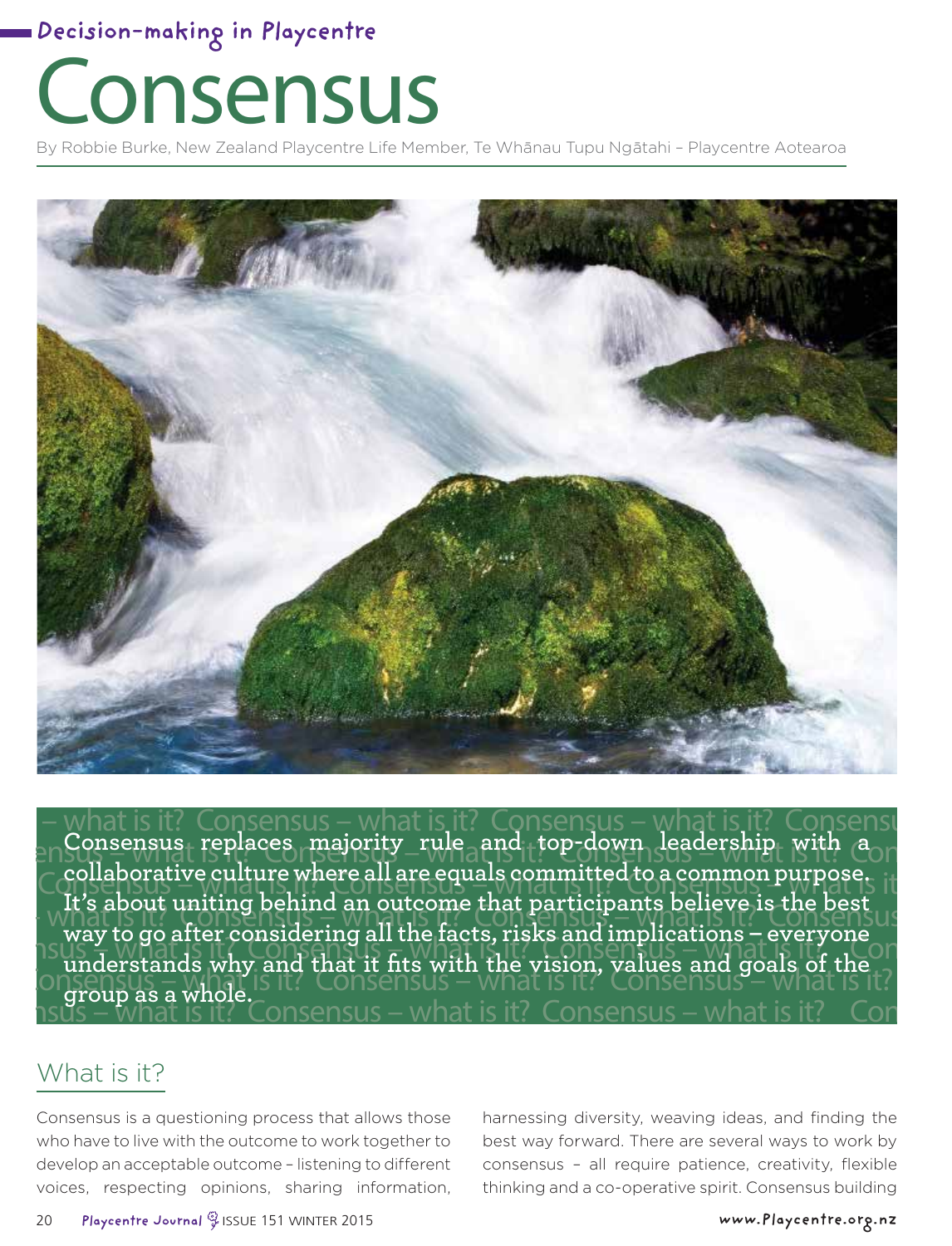encourages full participation, emphasises learning rather than winning, replaces competitive attitudes with authentic listening, fosters better relationships and builds respect. The consensus process seeks out the synergy of the group to reach its best solution rather than compromising to a middle ground, settling for the lowest common denominator, or overpowering a minority view. At the end of the consensus process when a solution is apparent, the facilitator will seek confirmation of the outcome by applying a decision rule agreed to at the start of the meeting.

Consensus is NOT a voting process, nor is it about unanimity, conformity, dreary discussions going nowhere, overpowering the minority, giving in, coercion/ manipulation, top-down leadership, settling for the lowest common denominator…. It is inappropriate to use the consensus process when:

- the proposal requires a yes/no response
- the group has no control over implementing the outcome
- it perpetuates injustice.

#### What's needed to make Consensus work?

There are five essential ingredients that contribute to the co-operative spirit required for an effective consensus process:



shared understanding of the purpose and values – sense of belonging, commitment to working together

willingness to share power, to give up ownership of ideas, to consent to a decision

informed commitment to the consensus processes, connection with the culture of consensus, an understanding of how it will work and what it might look like or mean for their group



skilled facilitation that shows openmindedness about topics and outcomes; fair treatment of participants.

#### **Decision-making in Playcentre**





a strong agenda – overview of meeting content and outcomes, informed participants.

The facilitator and participants also have significant roles in making the consensus process work!

Participants — an effective meeting depends on productive participants who demonstrate attitudes and behaviours that support the process and offer a qualitatively different kind of participation than is required by other forms of decision making. Two kinds of contribution are basic to a good consensus process – clear presentation of personal ideas/opinions and encourage of others' participation.

In the course of consensus building participants are encouraged to assume a number of process roles: contributor (ideas, knowledge, feelings…), listener, team player, creative thinker/problem solver, learner. A number of participation formats have been developed to help groups be productive and ensure the diversity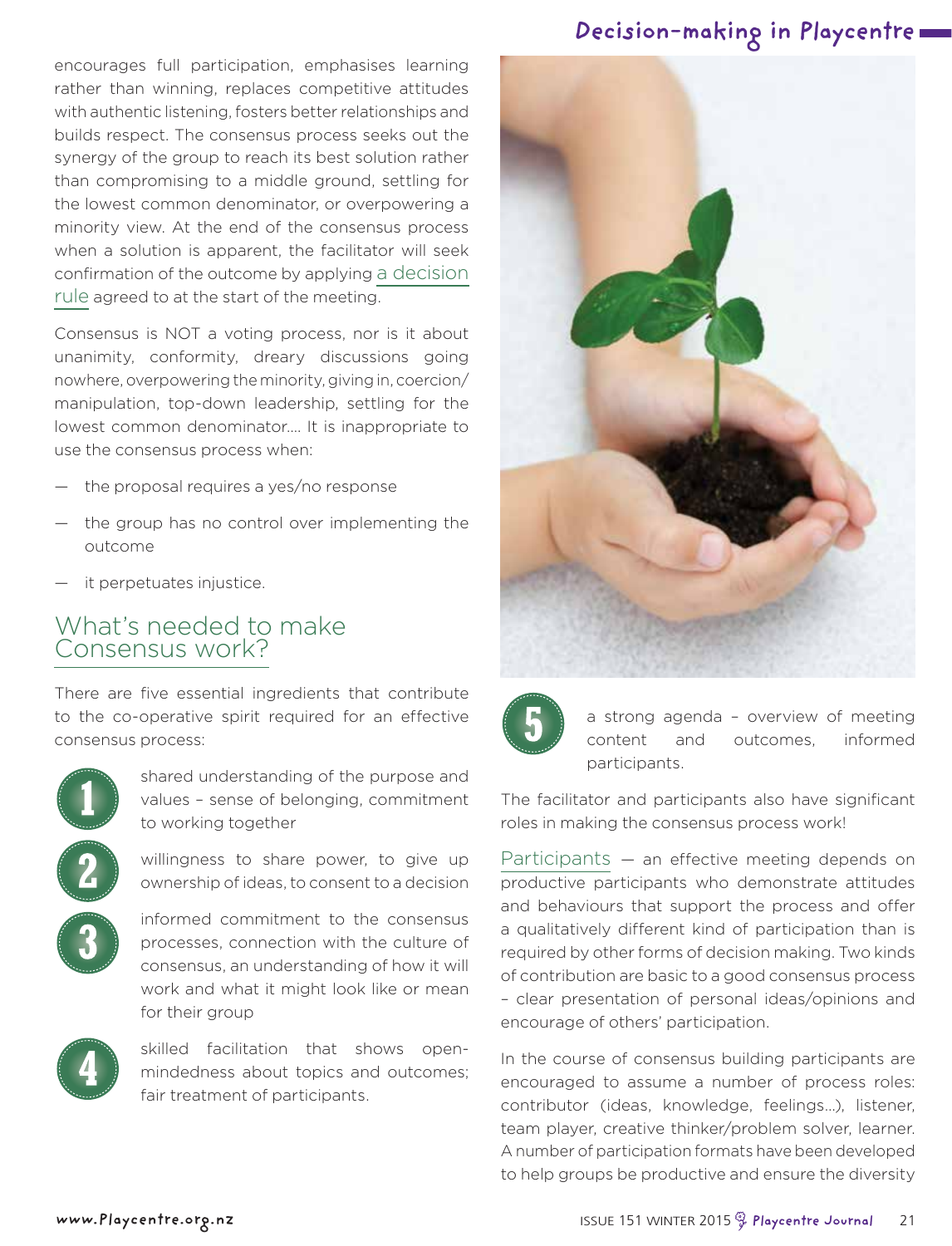

Do your homework Be committed to working together Share ideas/concerns/solutions with clarity

Listen and try to understand

Ask questions of others and don't just try to sell ideas

View ideas and suggestions from all perspectives – be open to influence by others

Don't try to talk someone out of their point of view but try to find ways to address their concerns

Criticise ideas and positions, not each other

Don't change your mind just to avoid conflict, know how to register dissent

Be aware of the reactions of others – offer support, give feedback about your feelings

Think creatively, find solutions – strive for what is best for everyone concerned

of ideas are heard: small groups , round robin, buzzing, caucusing, bus stops, two-house model, fishbowling.

Facilitator — servant of the group, assisting and guiding but not controlling, creating an atmosphere of openness and trust. The main functions of a facilitator are:



process guide – suggest/manages methods of working together, keeps discussion on track, ensures participation, monitors behaviours



neutral third party – content neutral, unbiased, assisting & guiding but not controlling, creates atmosphere of openness & trust



tool giver – skilled in range of problem solving & decision-making methods



process educator – improving group's understanding of processes



foster the spirit & intent of consensus – encouraging full participation, assisting cooperative search for solutions, fostering unity, promoting learning.

Facilitating tough meetings is a lot like cultivating roses. It's possible to obtain considerable beauty yet it's essential that you be disciplined and that you hold the flowers gently and with respect. If there's no pruning, you get chaos and few blossoms; if you hold too tightly, there'll be blood all over the place. There are times when a facilitator needs to be directive, as when the group drifts off topic, indulges in repetition, or deteriorates into squabbling. Yet facilitators can make the mistake of reaching for toughness when unsure what to do, when afraid to trust the group, or when faith in the process is weak. You want to work among the thorns, not upon them. However, just as the facilitator needs to trust the group, the group needs to trust the facilitator. They need breathing room to manifest the bouquet.

#### What procedures enhance the process?

Decision criteria – when the problem/issue has been identified the group should develop a set of acceptable requirements/outcomes (not negotiables, measures…) for evaluating possible solutions against. The more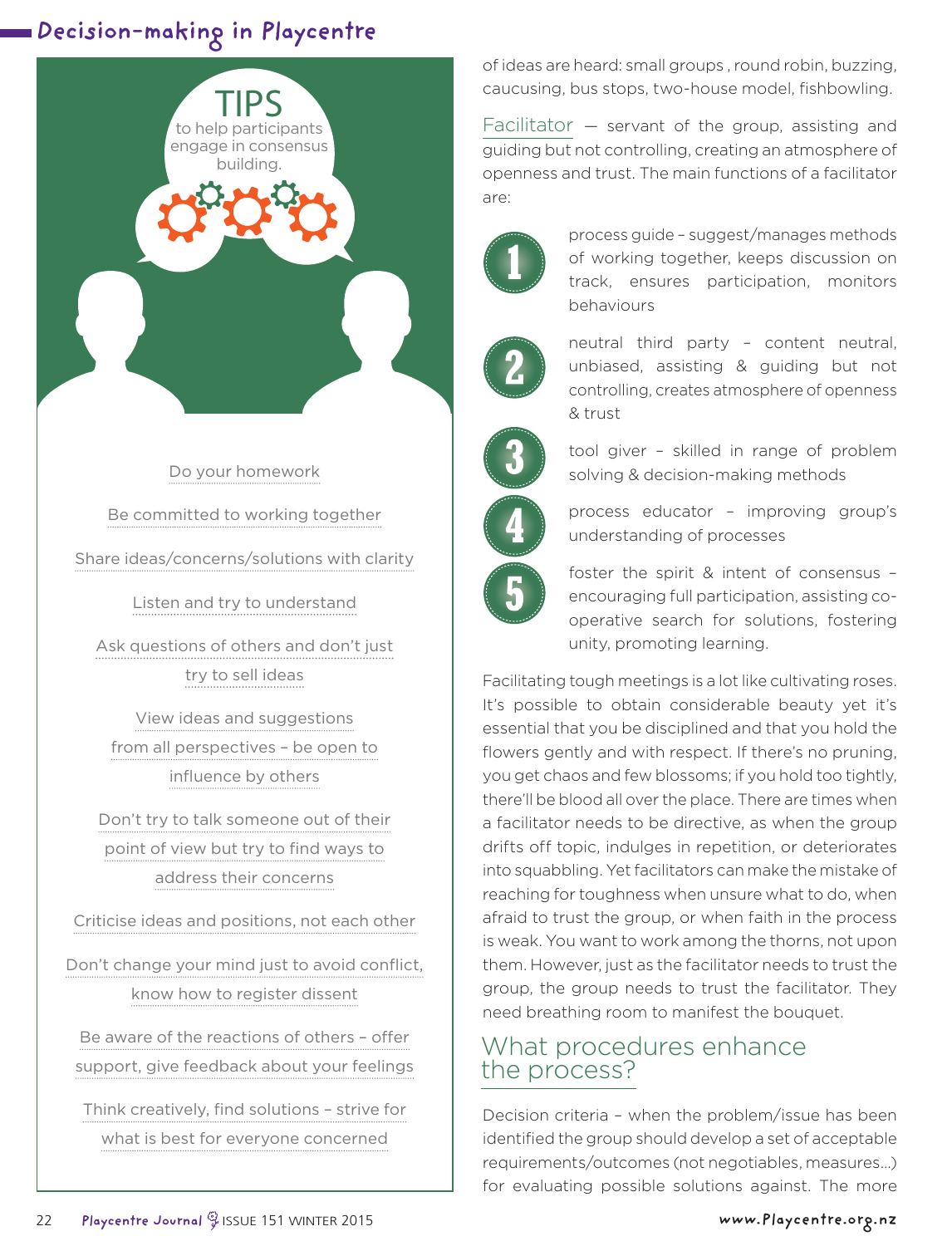

specific the group can be the easier it is to shape solutions upon which the group can agree.

Ground rules — at the start of the meeting participants should discuss and agree on acceptable behaviours and proper procedures (processes, content boundaries) that will help build a culture of respect, openness and trust. The time spent creating a shared understanding of the ground rules is well worthwhile – provides a framework for better meeting habits, gets buy-in and commitment, and helps keep the group on track.

Decision Rule — accepting that there are two independent components to consensus – a collaborative agreement-building process and a decision rule that denotes the percentage of agreement required - paves the way to retain the values and goals associated with consensus and shed the agonising problems that occur when you simply can't get everyone to agree. At the beginning of a meeting, participants develop a shared understanding of what "reaching consensus" looks like for that group at that time – full consent, unanimity minus 1 or 2, no more than 2 stand asides…with maybe an 80% supermajority voting fallback as an acceptable

alternative decision-making process to use when a decision is crucial but agreement is not achievable.

Withdraw Concern — a dissenter may choose to withdraw their concern because they believe it is better for the group as a whole to consent to the proposal than spend time trying to resolve the concern. This is especially valid if the concern is based on an individual's need or preference.

Stand Aside — happens when a person, who feels that their concern (personal conscience or strongly differing individual opinion) has been listened to, understood and considered but not necessarily accepted in the final decision, recognises that it may be all right for the rest of the group and is prepared to permit the decision to go ahead. This must be a decision of the dissenter – and comes with an understanding that non-participation in implementing the decision is acceptable. If there are more than one or two stand asides then it is a signal that the group is not yet in alignment.

Blocking — should only be used in extreme circumstances and the blocker can clearly show why it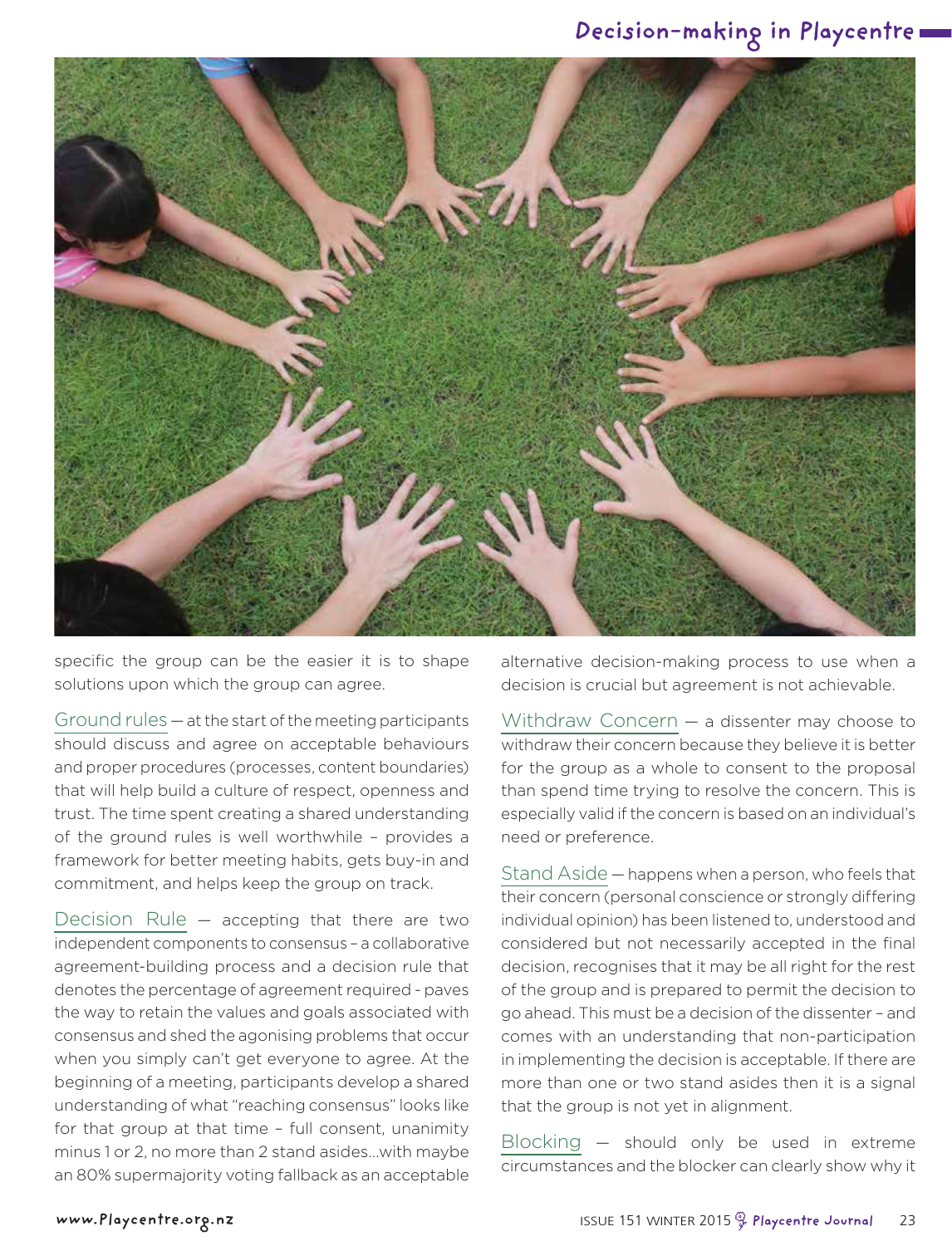violates the organisation's values, underlying principles or purpose. It is helpful if legitimate grounds for a block can be determined by the group at the start of discussion. Blockers have an obligation to share their concerns and participate fully in the discussion to

find a way forward. While blocking undermines the constructive atmosphere of a group, it is inappropriate to ask a blocker to stand aside, rescind their objection or pressure them to agree.

## What does the process look like?

| <b>PREPARATION</b>    | • prepare/circulate issues/proposals, gather background info,<br>access expertise<br>• appoint a facilitator - neutral, process educator/guide, tool giver<br>· ensure all understand the consensus process and how it will work<br>· clarify the decision rule - what "an acceptable outcome" might<br>look like                                                                                                                   |
|-----------------------|-------------------------------------------------------------------------------------------------------------------------------------------------------------------------------------------------------------------------------------------------------------------------------------------------------------------------------------------------------------------------------------------------------------------------------------|
| <b>DEFINING SPACE</b> | · establish ground rules - behavioural, procedural, substantive<br>• define the problem/issue, determine desired outcomes<br>· develop decision criteria for evaluating possible solutions                                                                                                                                                                                                                                          |
| <b>PROBLEM SPACE</b>  | · build relationships, gather diverse perspectives/ideas<br>· active exchange of knowledge/experience and possible<br>solutions<br>· listen to understand, suspend judgement<br>· identify concerns, raise difficult issues, find common threads                                                                                                                                                                                    |
| <b>GROAN ZONE</b>     | • try to resolve concerns, reconcile diversity<br>• challenge assumptions, try to understand<br>· struggle to integrate, make collective sense and meaning<br>• strengthen good ideas, enable the wisdom of the group to<br>be heard                                                                                                                                                                                                |
| <b>SOLUTION SPACE</b> | · generate possibilities, synthesise ideas/solutions<br>· build shared understanding, weave ideas/refine/revise<br>· evaluate possibilities against agreed criteria & desired<br>outcomes<br>• craft an inclusive solution that all can live with<br>. move from thinking/talking to taking actiondecision point!<br>· check for unresolved concerns, test for commitment<br>• confirm outcome by applying the agreed decision rule |
| <b>DECISION SPACE</b> | • record the decision, clarify an implementation plan - who/<br>when/how<br><b>CELEBRATE!</b>                                                                                                                                                                                                                                                                                                                                       |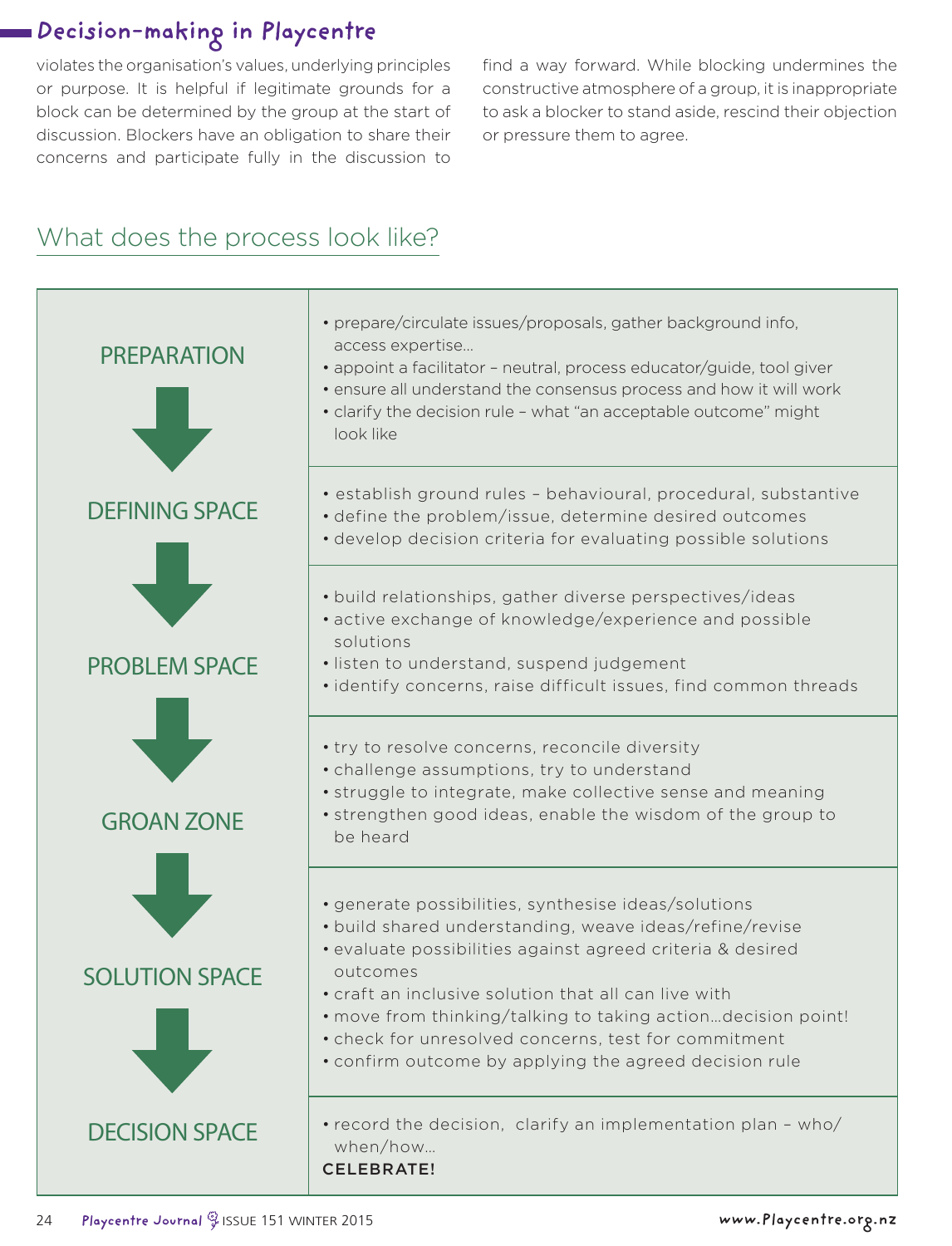## What gets in the way?

Seldom is the process completely smooth, participation equal and everyone happy with the outcomes. Viewing issues differently may lead to misunderstanding and miscommunication as people struggle to learn from each other. Dysfunctional behaviour is often the outcome of an unproductive situation and can generally be dealt with by members taking responsibility to work at the process of the meeting. Disagreements are a necessary and creative dynamic in most groups – in consensus disagreements are explored rather than avoided, so a certain amount of tension is expected and helpful.

#### Actions that obstruct progress:

forced consensus — bullying, marginalisation, overpowering the minority, aggressive leadership, misuse of power, majority rule

watering down of a decision — focusing on tradeoffs and compromise to get support, suppressing dissent, giving in to avoid conflict, pushing to the "middle" without resolving concerns can lead to false consensus

when the scope of change needed is too drastic — too many components required to achieve the goal, too complex/radical, the more drastic the change needed the more reluctant people are to embrace it, all or nothing approach, lack of flexibility

dreary discussions going nowhere — more information or ideas required, dysfunctional behaviours, too open ended, lack of understanding of the process, polarised factions, it's not about decisions by endurance!

defensive listening — 'guarding' own position, attached to ideas, closed minds, new ways of seeing/ doing things challenging people's beliefs/assumptions, unwilling to think creatively to find solutions, unwilling to share/explain underlying concerns

ineffective delegation — predisposed capabilities, failing to define what's expected (options or proposal/ explanation of alternatives considered/how decision criteria met…), unrealistic timeframes

inappropriate blocks — blocking because you disagree, don't like, it goes against tradition, or to get your way is abuse of the power to block



bad behaviour — tolerating disrespectful comments or behaviour, hogging the floor, lack of trust, inability to work co-operatively

starting from a proposal instead of an issue —

an overly developed proposal on anything important will evoke resistance and lead to participants feeling devalued/manipulated and developers of the proposal unappreciated, how proposal is presented & discussed

hijacking the process — power/position influencing outcome, facilitator merely a puppet, withholding information, focusing on results not on process, rushing the process, patriarchy.

## Why use it?

Better processes, better outcomes, better collaboration…

inclusive participation engages and empowers group